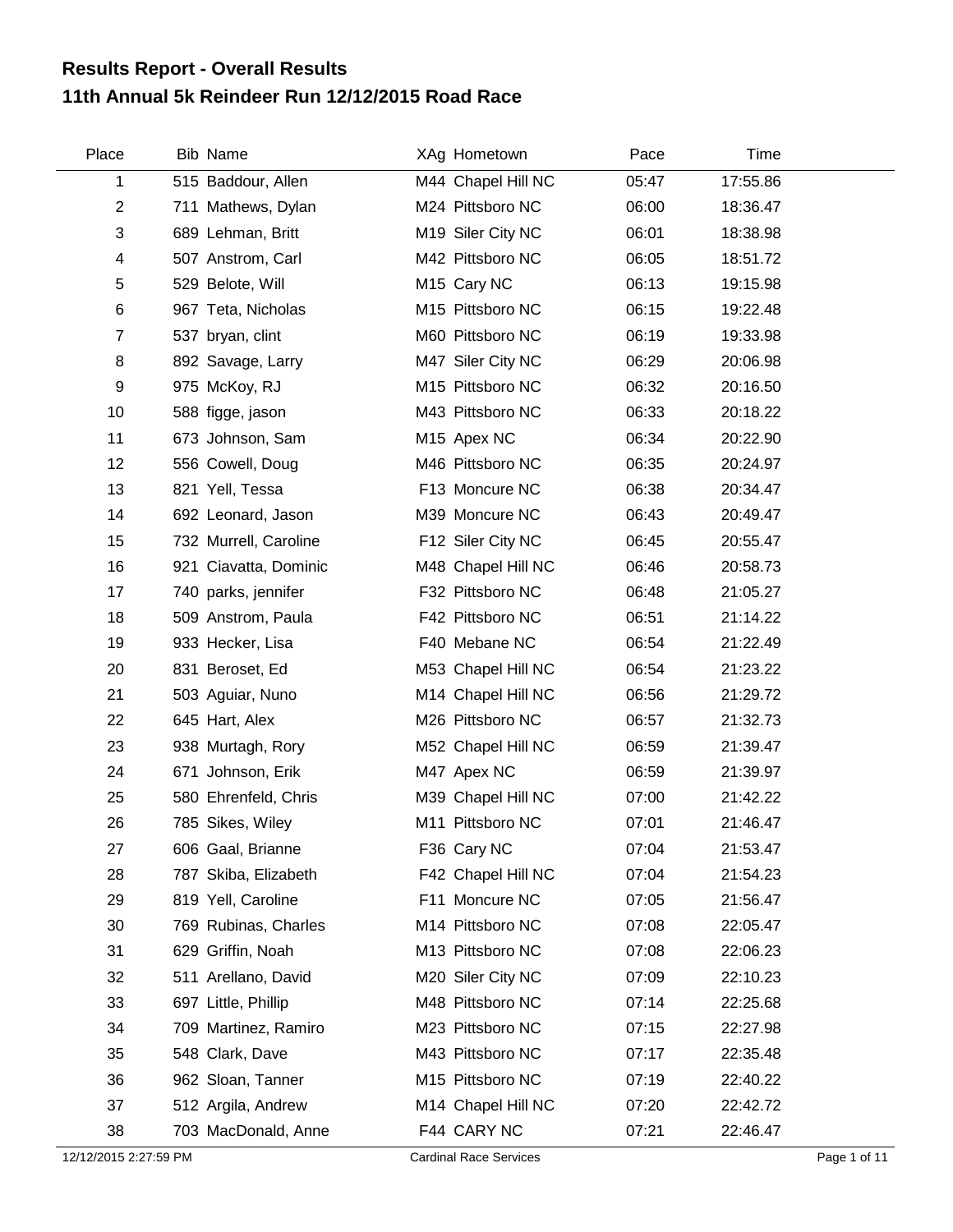| Place | <b>Bib Name</b>            | XAg Hometown        | Pace  | Time     |
|-------|----------------------------|---------------------|-------|----------|
| 39    | 518 Bae, Mason             | M11 Pittsboro NC    | 07:23 | 22:53.67 |
| 40    | 702 Lynch, Grayson         | M15 Pittsboro NC    | 07:25 | 23:00.48 |
| 41    | 976 Kimbrel, Andrew        | M12 Chapel Hill NC  | 07:28 | 23:07.51 |
| 42    | 824 Zimmerman, Keegan      | M13 Pittsboro NC    | 07:28 | 23:09.24 |
| 43    | 966 borrayo, jorge         | m44 Siler City NC   | 07:30 | 23:13.97 |
| 44    | 900 Szupnar, Sean          | M32 Siler City NC   | 07:31 | 23:18.47 |
| 45    | 794 Spotz, Jack            | M11 Hillsborough NC | 07:32 | 23:21.99 |
| 46    | 510 Anthenien, Ralph       | M44 Pittsboro NC    | 07:34 | 23:26.47 |
| 47    | 833 Breedlove, Kristen     | F31 Goldston NC     | 07:35 | 23:29.41 |
| 48    | 781 Scholle, Peter         | M47 Chapel Hill NC  | 07:36 | 23:33.73 |
| 49    | 659 Hirschfield, Greg      | M57 Durham NC       | 07:41 | 23:48.23 |
| 50    | 643 Harcum, Brandon        | M32 Pittsboro NC    | 07:42 | 23:53.48 |
| 51    | 560 Darnell, Ty            | M28 Pittsboro NC    | 07:43 | 23:55.23 |
| 52    | 951 Thompson, Mikkel       | M40 Pittsboro NC    | 07:43 | 23:55.98 |
| 53    | 834 Brown, Karmen          | F15 Siler City NC   | 07:44 | 23:58.47 |
| 54    | 844 Dominguez, Eddie Giron | M14 Siler City NC   | 07:50 | 24:17.47 |
| 55    | 514 Atkins, Tim            | M42 Chapel Hill NC  | 07:52 | 24:24.18 |
| 56    | 959 Arias, Ava             | F10 Pittsboro NC    | 07:52 | 24:24.30 |
| 57    | 874 Matthews, Dakota James | U0 Siler City NC    | 07:53 | 24:25.47 |
| 58    | 928 Gilliland, Jayden      | M12 Goldston NC     | 07:53 | 24:26.47 |
| 59    | 820 Yell, Leslie Ann       | F41 Pittsboro NC    | 07:55 | 24:32.09 |
| 60    | 771 Rubinas, Pete          | M40 Pittsboro NC    | 07:56 | 24:35.48 |
| 61    | 565 Dell, Jason            | M39 Chapel Hill NC  | 07:56 | 24:35.48 |
| 62    | 523 Bartholomew, Justin    | M39 Pittsboro NC    | 07:57 | 24:37.81 |
| 63    | 968 Roebuck, Elijah        | M10 Pittsboro NC    | 08:01 | 24:52.40 |
| 64    | 713 Mayhew, Kari           | F40 Morrisville NC  | 08:02 | 24:53.72 |
| 65    | 559 Culbertson, Dave       | M47 Pittsboro NC    | 08:03 | 24:56.22 |
| 66    | 752 Porter, Glenn          | M12 Hillsborough NC | 08:03 | 24:57.23 |
| 67    | 949 Thompson, Collin       | M11 Pittsboro NC    | 08:03 | 24:57.72 |
| 68    | 972 Cavey, Elizabeth       | F54 Pittsboro NC    | 08:04 | 24:59.22 |
| 69    | 952 Thompson, Melanie      | F39 Pittsboro NC    | 08:05 | 25:02.22 |
| 70    | 793 Spotz, lan             | M41 Hillsborough NC | 08:06 | 25:06.48 |
| 71    | 792 Spotz, Barclay         | F41 Hillsborough NC | 08:06 | 25:07.48 |
| 72    | 854 Hackney, Trevor        | M19 Chapel Hill NC  | 08:09 | 25:15.72 |
| 73    | 828 Aguilar, Jonathan      | M15 Siler City NC   | 08:09 | 25:16.48 |
| 74    | 843 Court, Carlos Juez     | M17 Pittsboro NC    | 08:10 | 25:18.50 |
| 75    | 852 Gregson, Olivia        | F15 Siler City NC   | 08:10 | 25:18.73 |
| 76    | 721 Miller, Joshua         | M10 Chapel Hill NC  | 08:14 | 25:29.98 |
| 77    | 924 Gaines, Luke           | M8 Goldston NC      | 08:15 | 25:34.22 |
| 78    | 630 Griffin, Tommy         | M30 Wilmington NC   | 08:18 | 25:42.67 |
| 79    | 956 fiocco, michael        | M53 Pittsboro NC    | 08:18 | 25:42.74 |
|       |                            |                     |       |          |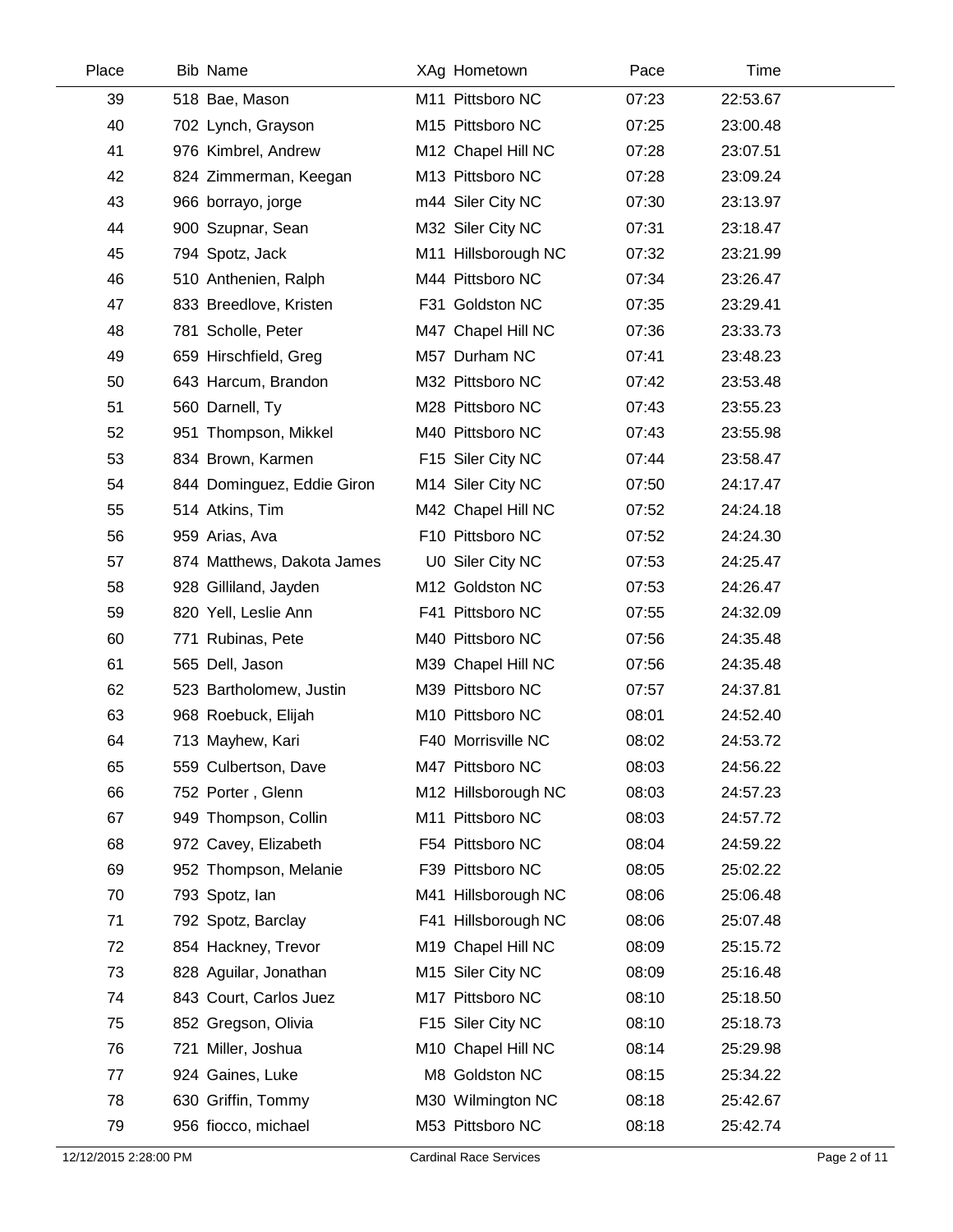| Place | <b>Bib Name</b>        | XAg Hometown         | Pace  | Time     |  |
|-------|------------------------|----------------------|-------|----------|--|
| 80    | 584 Erman, Mason       | M12 Pittsboro NC     | 08:19 | 25:46.47 |  |
| 81    | 832 Boone, Tony        | M13 Chapel Hill NC   | 08:20 | 25:49.22 |  |
| 82    | 534 Brooks, Charles    | M53 Pittsboro NC     | 08:22 | 25:55.97 |  |
| 83    | 838 Chance, William    | M53 asheboro NC      | 08:24 | 26:02.73 |  |
| 84    | 672 Johnson, Pete      | M47 Pittsboro NC     | 08:25 | 26:06.23 |  |
| 85    | 508 Anstrom, Jack      | M8 Pittsboro NC      | 08:26 | 26:08.72 |  |
| 86    | 558 Cuicchi, Will      | M9 Chapel Hill NC    | 08:28 | 26:15.89 |  |
| 87    | 877 Megginson, Calvin  | M25 Pittsboro NC     | 08:29 | 26:17.72 |  |
| 88    | 644 Harrington, Philip | M52 Pittsboro NC     | 08:29 | 26:19.25 |  |
| 89    | 744 Pearson, Kent      | M46 Pittsboro NC     | 08:32 | 26:26.23 |  |
| 90    | 562 davis, rob         | m52 Siler City NC    | 08:32 | 26:28.22 |  |
| 91    | 655 Hinsley, Larry     | M49 Raleigh NC       | 08:35 | 26:35.23 |  |
| 92    | 532 Breito, Nathan     | M33 Chapel Hill NC   | 08:36 | 26:40.22 |  |
| 93    | 594 Flaherty, Derek    | M47 Pittsboro NC     | 08:37 | 26:41.40 |  |
| 94    | 957 Bolejack, Anna     | F100 Pittsboro NC    | 08:37 | 26:43.48 |  |
| 95    | 667 Hudec, Thaddeus    | M8 Chapel Hill NC    | 08:39 | 26:49.23 |  |
| 96    | 802 Szilvay, Pete      | M50 Siler City NC    | 08:42 | 26:58.99 |  |
| 97    | 552 COOK, JACLYN       | F33 Apex NC          | 08:46 | 27:09.23 |  |
| 98    | 553 Cook, Jeff         | M36 Apex NC          | 08:46 | 27:09.28 |  |
| 99    | 861 Hedrick, Joanna    | F52 Siler City NC    | 08:47 | 27:12.47 |  |
| 100   | 816 Waudby, Mike       | M42 Pittsboro NC     | 08:51 | 27:25.74 |  |
| 101   | 504 Aguiar, Rui        | M10 Chapel Hill NC   | 08:54 | 27:35.22 |  |
| 102   | 950 Thompson, Carter   | m13 Pittsboro NC     | 08:55 | 27:36.97 |  |
| 103   | 625 Gregory, Josh      | M28 Durham NC        | 08:56 | 27:40.48 |  |
| 104   | 795 Spotz, Liam        | M9 Hillsborough NC   | 08:57 | 27:44.22 |  |
| 105   | 813 Walgate, Edward    | M35 Pittsboro NC     | 08:58 | 27:47.98 |  |
| 106   | 517 Bae, Brooks        | M8 Pittsboro NC      | 09:00 | 27:53.78 |  |
| 107   | 919 Butalia, Nihal     | M11 Pittsboro NC     | 09:01 | 27:55.99 |  |
| 108   | 543 Campbell, Thomas   | M58 Siler City NC    | 09:01 | 27:57.66 |  |
| 109   | 783 sellers, don       | M65 Siler City NC    | 09:02 | 27:59.22 |  |
| 110   | 777 Scagnelli, Daniel  | M31 Cary NC          | 09:02 | 28:00.72 |  |
| 111   | 768 Royal, Fredric     | M54 Pittsboro NC     | 09:03 | 28:02.47 |  |
| 112   | 891 Sams, Shannon      | F43 Pittsboro NC     | 09:04 | 28:04.97 |  |
| 113   | 763 Robinette, Carole  | F38 Pittsboro NC     | 09:04 | 28:06.23 |  |
| 114   | 505 Alfano, Melissa    | F41 Cary NC          | 09:07 | 28:16.22 |  |
| 115   | 638 HANEY, CLE         | M50 Holly Springs NC | 09:08 | 28:17.98 |  |
| 116   | 540 Buster, Avery      | F12 Pittsboro NC     | 09:08 | 28:18.24 |  |
| 117   | 860 Hathcote, Andrea   | F39 Pittsboro NC     | 09:08 | 28:18.71 |  |
| 118   | 710 Mathews, Barbara   | F57 Pittsboro NC     | 09:08 | 28:19.24 |  |
| 119   | 815 Waudby, Burke      | M12 Pittsboro NC     | 09:08 | 28:19.49 |  |
| 120   | 699 Lovelace, Tanner   | M45 Durham NC        | 09:09 | 28:21.24 |  |
|       |                        |                      |       |          |  |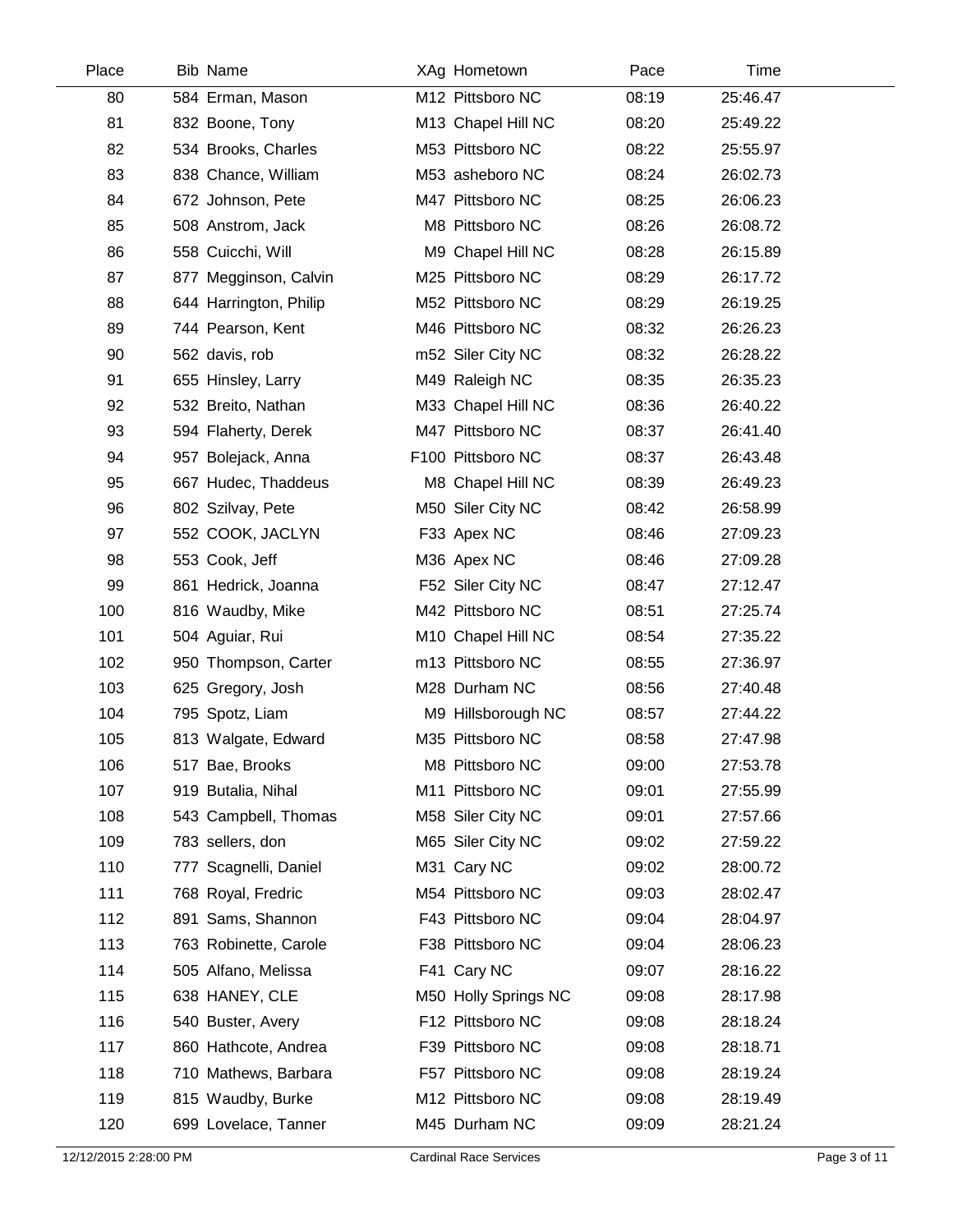| Place | <b>Bib Name</b>            |     | XAg Hometown       | Pace  | Time     |
|-------|----------------------------|-----|--------------------|-------|----------|
| 121   | 757 Rexford, Frank         |     | M56 Chapel Hill NC | 09:10 | 28:24.47 |
| 122   | 870 LeBlanc, D. Jay        |     | M75 Pittsboro NC   | 09:11 | 28:28.22 |
| 123   | 883 Partin, Aaron          |     | M14 Pittsboro NC   | 09:14 | 28:37.90 |
| 124   | 920 Campbell, Jeness       |     | F46 Chapel Hill NC | 09:14 | 28:38.81 |
| 125   | 535 Brooks, David          |     | M25 Pittsboro NC   | 09:18 | 28:49.74 |
| 126   | 581 Ehrenfeld, Jana        |     | F33 Chapel Hill NC | 09:19 | 28:54.23 |
| 127   | 805 Taylor, Peggy          |     | f51 Pittsboro NC   | 09:20 | 28:54.98 |
| 128   | 725 Morgan, Alex           |     | M8 Siler City NC   | 09:20 | 28:56.22 |
| 129   | 927 Gilliland, Jacob       |     | M9 Goldston NC     | 09:22 | 29:02.72 |
| 130   | 650 Hayhurst, Teigan       |     | F11 Siler City NC  | 09:22 | 29:03.22 |
| 131   | 608 Gaines, Lindsay        |     | F30 Siler City NC  | 09:23 | 29:05.23 |
| 132   | 905 Wentz, Chandler        |     | F22 Raleigh NC     | 09:23 | 29:06.49 |
| 133   | 804 Tanoury, Tammy         |     | F42 Raleigh NC     | 09:24 | 29:06.97 |
| 134   | 914 Yale, Finn             |     | M8 Pittsboro NC    | 09:24 | 29:06.98 |
| 135   | 913 Yale, David            |     | M42 Pittsboro NC   | 09:24 | 29:07.23 |
| 136   | 738 Palmer, Justin         |     | M25 Pittsboro NC   | 09:25 | 29:12.49 |
| 137   | 837 Causey, John           | M63 |                    | 09:26 | 29:14.97 |
| 138   | 881 Merrill, Lauren        |     | F19 Chapel Hill NC | 09:27 | 29:16.47 |
| 139   | 685 Kundig, Peter          |     | M9 Pittsboro NC    | 09:27 | 29:19.22 |
| 140   | 618 Golden, Tony           |     | M50 Chapel Hill NC | 09:29 | 29:23.22 |
| 141   | 917 Albright, Reeid        |     | M8 Goldston NC     | 09:30 | 29:27.72 |
| 142   | 619 goldston, beth         |     | F63 Sanford NC     | 09:30 | 29:28.47 |
| 143   | 693 Leonard, Katherine     |     | F7 Moncure NC      | 09:32 | 29:33.73 |
| 144   | 936 Jordan, Billy          |     | M31 Siler City NC  | 09:33 | 29:35.72 |
| 145   | 756 Renner, Tate           |     | F52 Pittsboro NC   | 09:34 | 29:38.97 |
| 146   | 916 Afonso, Frank          |     | M36 Siler City NC  | 09:35 | 29:42.22 |
| 147   | 782 Scotten, Debbie        |     | F48 Staley NC      | 09:38 | 29:52.23 |
| 148   | 902 Vanderford, Teresa     |     | F55 Chapel Hill NC | 09:38 | 29:52.43 |
| 149   | 948 Thompson, Kent         |     | M8 Pittsboro NC    | 09:39 | 29:54.47 |
| 150   | 918 Butalia, Meera         |     | F14 Pittsboro NC   | 09:39 | 29:56.22 |
| 151   | 564 DeJong, Dori           |     | F45 Pittsboro NC   | 09:40 | 29:58.49 |
| 152   | 931 Hammond, Carolyn       |     | F14 Pittsboro NC   | 09:40 | 29:58.73 |
| 153   | 557 Cuicchi, Chesley       |     | F39 Chapel Hill NC | 09:43 | 30:06.72 |
| 154   | 846 Elkins, Beth           |     | F37 Bear Creek NC  | 09:44 | 30:09.72 |
| 155   | 616 Glass-Steel, Christine |     | F41 Chapel Hill NC | 09:44 | 30:11.47 |
| 156   | 903 Vernon, Angela         |     | F35 Liberty NC     | 09:47 | 30:20.98 |
| 157   | 840 Clayton, Abigail G.    |     | F9 Sanford NC      | 09:50 | 30:30.48 |
| 158   | 720 Miller, Jordan         |     | M8 Chapel Hill NC  | 09:51 | 30:33.47 |
| 159   | 572 Donnell, Scott         |     | M23 BURLINGTON NC  | 09:53 | 30:37.48 |
| 160   | 929 Guy, Cid               |     | F52 Chapel Hill NC | 09:54 | 30:40.47 |
| 161   | 872 Libby, Taylor          |     | F33 Carrboro NC    | 09:57 | 30:49.73 |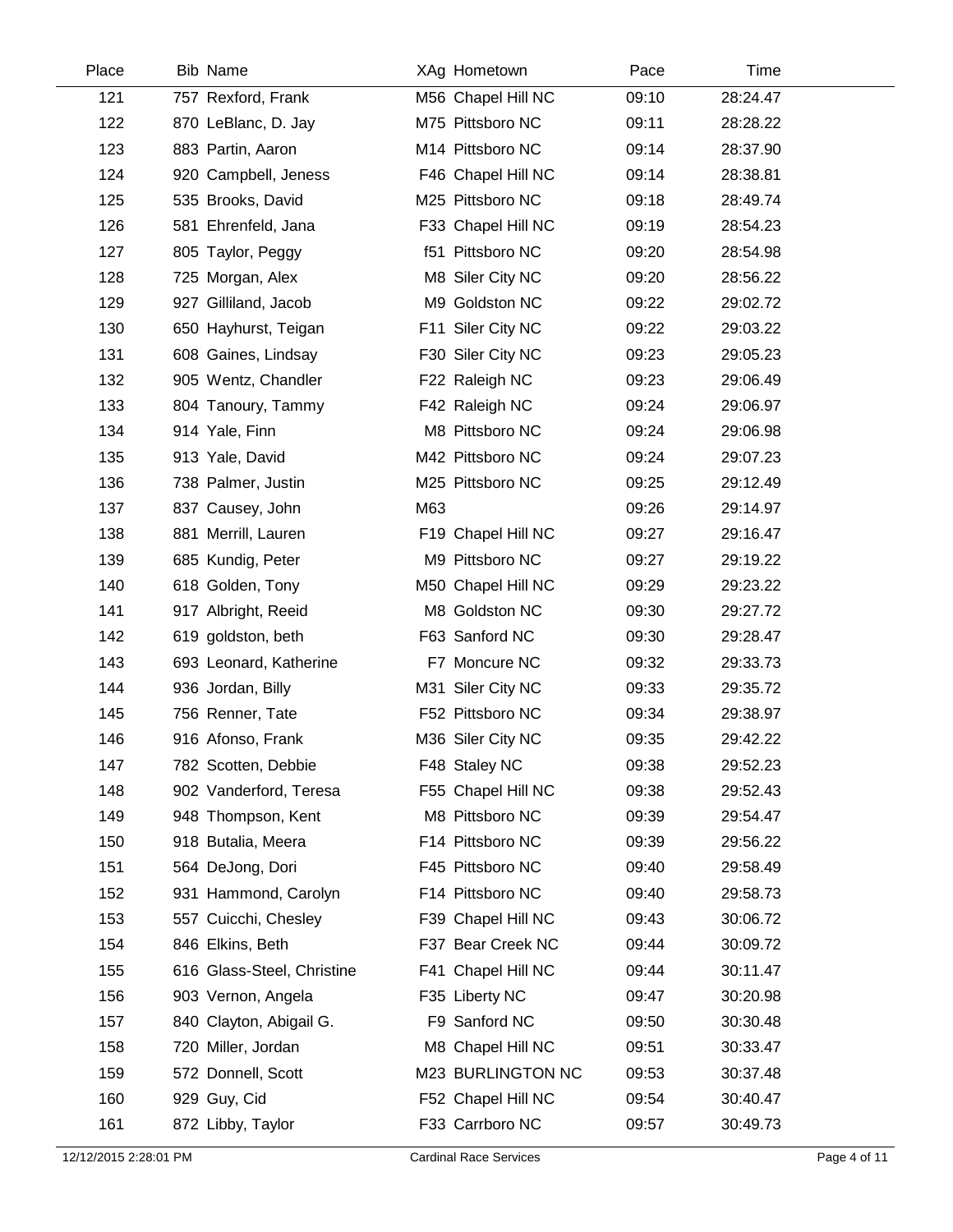| Place | <b>Bib Name</b>          | XAg Hometown       | Pace  | Time     |
|-------|--------------------------|--------------------|-------|----------|
| 162   | 516 Bae, Andrew          | M44 Pittsboro NC   | 09:58 | 30:53.47 |
| 163   | 566 Derrick, Jackson     | M8 Chapel Hill NC  | 09:59 | 30:56.22 |
| 164   | 770 Rubinas, Patrick     | M12 Pittsboro NC   | 09:59 | 30:56.72 |
| 165   | 825 Zimmerman, Mitchell  | M48 Pittsboro NC   | 09:59 | 30:57.49 |
| 166   | 827 Zimmerman, Stephanie | F42 Pittsboro NC   | 09:59 | 30:57.97 |
| 167   | 567 Derrick, Jason       | M36 Chapel Hill NC | 10:00 | 31:00.22 |
| 168   | 799 Stucke, Sarah        | F39 DURHAM NC      | 10:00 | 31:00.46 |
| 169   | 774 Rubinas, Tara        | F40 Pittsboro NC   | 10:02 | 31:06.94 |
| 170   | 773 Rubinas, Severina    | F11 Pittsboro NC   | 10:02 | 31:06.97 |
| 171   | 735 Murrell, Sherri      | F51 Pittsboro NC   | 10:03 | 31:09.97 |
| 172   | 859 Harris, David        | M56 Pittsboro NC   | 10:04 | 31:13.22 |
| 173   | 856 Harris, Alex         | M25 Pittsboro NC   | 10:04 | 31:13.23 |
| 174   | 617 Golden, Sheryl       | F41 Chapel Hill NC | 10:06 | 31:19.49 |
| 175   | 875 Matthews, Shalon     | F32 Sanford NC     | 10:07 | 31:22.22 |
| 176   | 909 Whitt, Terrie        | F55 Pittsboro NC   | 10:08 | 31:23.72 |
| 177   | 836 Causey, Bill         | M68 Sanford NC     | 10:08 | 31:24.73 |
| 178   | 958 Arias, Sulema        | F7 Pittsboro NC    | 10:10 | 31:31.73 |
| 179   | 734 Murrell, Sarah Anne  | F8 Pittsboro NC    | 10:11 | 31:32.97 |
| 180   | 701 Lynch, Denise        | F50 Pittsboro NC   | 10:14 | 31:42.22 |
| 181   | 876 McLaurin, Jennifer   | F35 Pittsboro NC   | 10:15 | 31:46.97 |
| 182   | 806 Thompson, Kathy      | F47 Pittsboro NC   | 10:16 | 31:49.22 |
| 183   | 716 McKenzie, Shawn      | M47 Siler City NC  | 10:16 | 31:50.23 |
| 184   | 724 Moore, Zach          | M29 Raleigh NC     | 10:16 | 31:50.51 |
| 185   | 607 Gaal, Marty          | M44 Cary NC        | 10:18 | 31:54.98 |
| 186   | 979 Horne, Sophie        | F11 Pittsboro NC   | 10:21 | 32:04.98 |
| 187   | 546 Chilton, Stephanie   | F49 Sanford NC     | 10:21 | 32:05.66 |
| 188   | 848 Farrington, Maureen  | F59 Sanford NC     | 10:21 | 32:05.72 |
| 189   | 592 Fisher, Lorrie       | F42 Pittsboro NC   | 10:22 | 32:07.26 |
| 190   | 628 Griffin, Jackie      | F59 Sanford NC     | 10:22 | 32:08.81 |
| 191   | 868 Jaeger, Lynn         | F51 Siler City NC  | 10:24 | 32:14.73 |
| 192   | 974 Roebeck, TJ          | M26                | 10:32 | 32:39.23 |
| 193   | 680 Kissel, Frank        | M63 Chapel Hill NC | 10:33 | 32:41.49 |
| 194   | 587 Figge, Coen          | M8 Pittsboro NC    | 10:34 | 32:46.47 |
| 195   | 855 Harper, Janice       | F43 Bear Creek NC  | 10:35 | 32:49.72 |
| 196   | 664 Horne, Paul          | M44 Pittsboro NC   | 10:36 | 32:51.43 |
| 197   | 926 Gaines, Stephen      | M45 Goldston NC    | 10:37 | 32:53.24 |
| 198   | 925 Gaines, Sadie        | F11 Goldston NC    | 10:37 | 32:53.48 |
| 199   | 869 James, Kathleen      | F36 Siler City NC  | 10:40 | 33:03.87 |
| 200   | 666 Horton, Jennette     | F42 Cary NC        | 10:42 | 33:11.48 |
| 201   | 897 Smith, Gail          | F57 Sanford NC     | 10:42 | 33:11.75 |
| 202   | 578 Dyment, Lisa         | F43 Pittsboro NC   | 10:45 | 33:18.97 |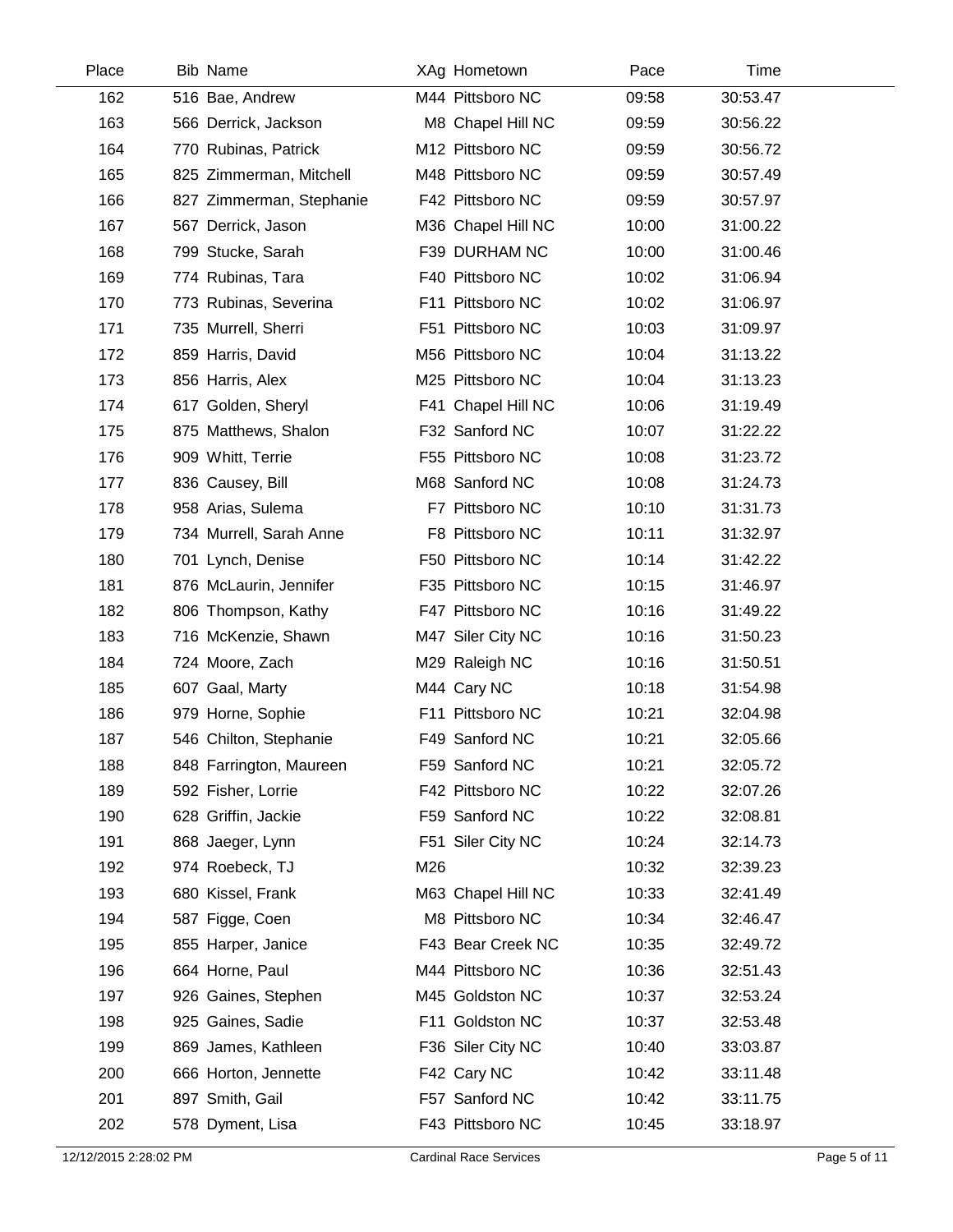| Place | <b>Bib Name</b>          | XAg Hometown        | Pace  | Time     |  |
|-------|--------------------------|---------------------|-------|----------|--|
| 203   | 811 Vanhoy, Sue          | F56 Pittsboro NC    | 10:45 | 33:19.22 |  |
| 204   | 847 Elliott, Liza        | F21 Ramseur NC      | 10:45 | 33:19.48 |  |
| 205   | 550 Coble, Cody          | M20 BURLINGTON NC   | 10:45 | 33:19.72 |  |
| 206   | 549 Clark, Tom           | M69 Siler City NC   | 10:46 | 33:22.97 |  |
| 207   | 809 Trunnell, Elsa       | F13 Pittsboro NC    | 10:46 | 33:23.74 |  |
| 208   | 576 Durham, Gracie       | F12 Apex NC         | 10:51 | 33:37.23 |  |
| 209   | 621 Gordon, Diane        | F45 Chapel Hill NC  | 10:53 | 33:43.24 |  |
| 210   | 853 Hackney, Loretta     | F46 Chapel Hill NC  | 10:54 | 33:48.16 |  |
| 211   | 561 Davis, Genevieve     | F44 Cedar Park TX   | 10:54 | 33:48.72 |  |
| 212   | 577 Durham, Peter        | M9 Apex NC          | 10:55 | 33:49.73 |  |
| 213   | 575 Durham, Emma         | F13 Apex NC         | 10:55 | 33:50.23 |  |
| 214   | 940 Nash, Jessica        | F14 Chapel Hill NC  | 10:56 | 33:52.48 |  |
| 215   | 932 Hawes, LaDeane       | F51 Chapel Hill NC  | 10:56 | 33:53.48 |  |
| 216   | 961 Taylor, Lily         | F100 Moncure NC     | 10:56 | 33:54.73 |  |
| 217   | 904 Watson, Jenny        | F39 Sanford NC      | 10:57 | 33:58.23 |  |
| 218   | 554 Cooper, Katie        | F36 Chapel Hill NC  | 10:58 | 33:59.98 |  |
| 219   | 652 Hazelwood, Larry     | M59 Pittsboro NC    | 10:58 | 34:01.00 |  |
| 220   | 963 Potter, Sandy        | f61 Raleigh NC      | 10:59 | 34:01.74 |  |
| 221   | 682 Kristiansen, Ellie   | F6 Chapel Hill NC   | 11:01 | 34:09.98 |  |
| 222   | 683 Kristiansen, Erik    | M38 Chapel Hill NC  | 11:01 | 34:10.50 |  |
| 223   | 850 Fox, Taylor          | F21 Siler City NC   | 11:02 | 34:11.00 |  |
| 224   | 739 parker, karen        | f48 Apex NC         | 11:02 | 34:12.22 |  |
| 225   | 939 Nash, Elizabeth      | F14 Chapel Hill NC  | 11:08 | 34:31.49 |  |
| 226   | 533 Brick, Michelle      | F38 Sanford NC      | 11:09 | 34:32.49 |  |
| 227   | 753 Porter, Matt         | M47 Hillsborough NC | 11:09 | 34:33.00 |  |
| 228   | 501 Aguiar, Davide       | M49 Chapel Hill NC  | 11:09 | 34:33.23 |  |
| 229   | 527 Beck, Mike           | M45 Pittsboro NC    | 11:10 | 34:35.85 |  |
| 230   | 599 Fowler, Tracy        | F44 Sanford NC      | 11:10 | 34:36.51 |  |
| 231   | 609 Gallagher, Jane      | F61 Pittsboro NC    | 11:11 | 34:41.48 |  |
| 232   | 705 Madden, Michael      | M60 Chapel Hill NC  | 11:11 | 34:41.49 |  |
| 233   | 670 Johnson, Abby        | F14 Pittsboro NC    | 11:13 | 34:45.48 |  |
| 234   | 623 Greger-Holt, George  | M60 Pittsboro NC    | 11:14 | 34:49.54 |  |
| 235   | 624 Greger-Holt, Nansi   | F59 Pittsboro NC    | 11:14 | 34:49.81 |  |
| 236   | 646 Hart, Libby          | F48 Pittsboro NC    | 11:14 | 34:49.97 |  |
| 237   | 690 LEMONS, BUDDY        | M59 Siler City NC   | 11:16 | 34:54.14 |  |
| 238   | 930 Hall, Terry          | M28 Ramseur NC      | 11:17 | 34:59.23 |  |
| 239   | 563 Deese, Christy       | F44 GRAHAM NC       | 11:20 | 35:06.98 |  |
| 240   | 851 Fox, Theresa         | F48 Siler City NC   | 11:21 | 35:09.75 |  |
| 241   | 873 Lineberry, Elizabeth | F38 Staley NC       | 11:21 | 35:10.22 |  |
| 242   | 745 Penticoff, Rebecca   | F42 Chapel Hill NC  | 11:22 | 35:13.00 |  |
| 243   | 978 mcintyre, donna      | f55 Goldston NC     | 11:22 | 35:13.98 |  |
|       |                          |                     |       |          |  |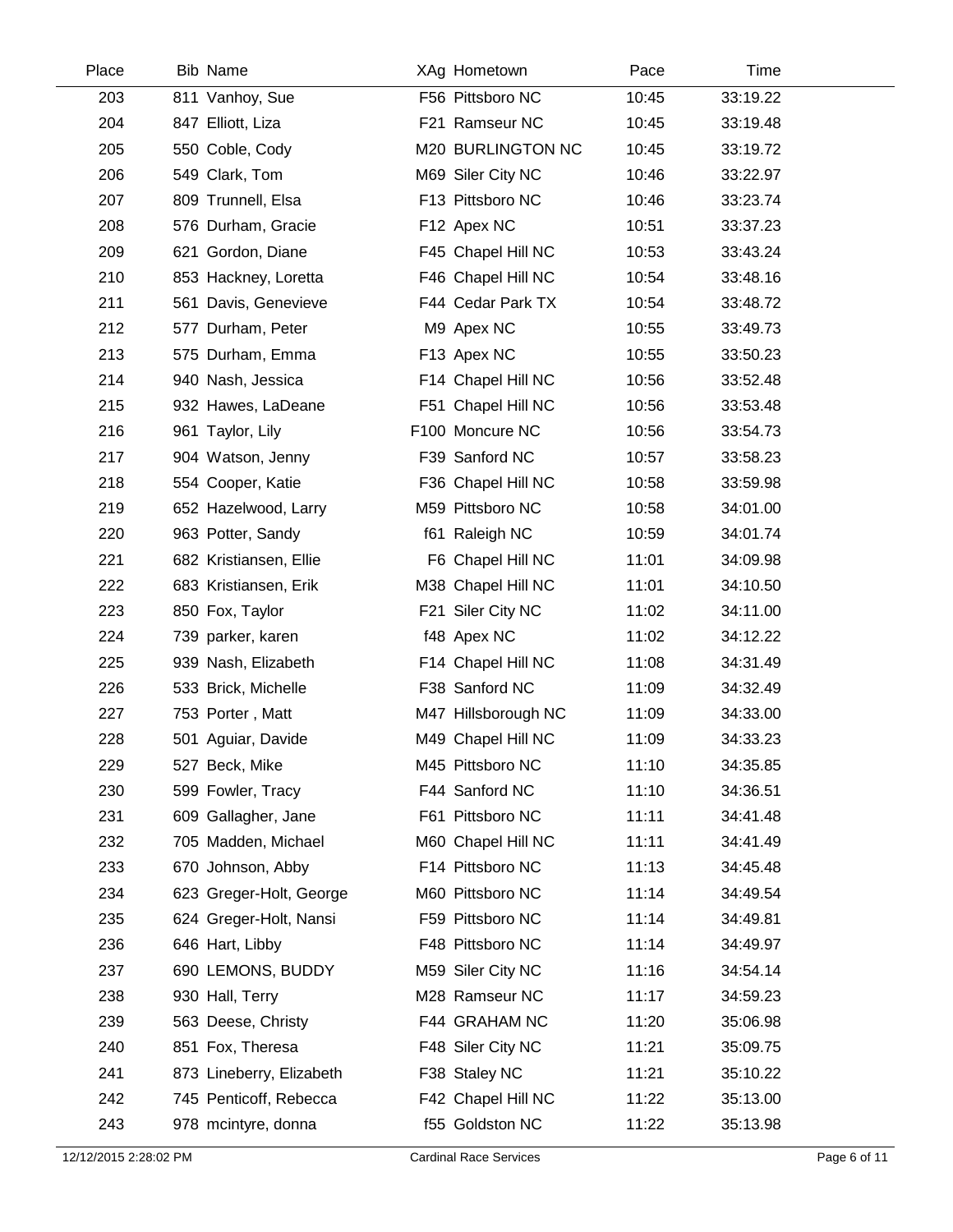| Place | <b>Bib Name</b>            | XAg Hometown        | Pace  | Time     |  |
|-------|----------------------------|---------------------|-------|----------|--|
| 244   | 829 Baker, Gerald          | M53 Pittsboro NC    | 11:24 | 35:19.22 |  |
| 245   | 524 Beck, Anna             | F11 Pittsboro NC    | 11:24 | 35:20.01 |  |
| 246   | 887 Reese, Aaron           | M41 Pittsboro NC    | 11:25 | 35:22.74 |  |
| 247   | 871 Lewis, Kristen         | F30 Chapel Hill NC  | 11:25 | 35:24.72 |  |
| 248   | 583 English, Brooke        | F26 Goldston NC     | 11:28 | 35:32.98 |  |
| 249   | 600 Fox, Jessie            | F21 Goldston NC     | 11:29 | 35:34.37 |  |
| 250   | 722 Montilla, Vanessa      | F33 Siler City NC   | 11:29 | 35:34.98 |  |
| 251   | 530 Bonenberger, Francisco | M9 Chapel Hill NC   | 11:29 | 35:36.47 |  |
| 252   | 531 Bonenberger, Jacob     | M41 Chapel Hill NC  | 11:29 | 35:36.76 |  |
| 253   | 519 bae, Sheldon           | F42 Pittsboro NC    | 11:31 | 35:41.75 |  |
| 254   | 684 Kristiansen, Jennie    | F38 Chapel Hill NC  | 11:31 | 35:42.48 |  |
| 255   | 571 Donnell, Mary          | F56 BURLINGTON NC   | 11:31 | 35:42.75 |  |
| 256   | 570 Donnell, Bob           | M65 BURLINGTON NC   | 11:32 | 35:43.72 |  |
| 257   | 812 Wagoner, Robin         | F40 Pittsboro NC    | 11:35 | 35:52.98 |  |
| 258   | 631 Griffith, Samuel       | M12 Chapel Hill NC  | 11:36 | 35:56.25 |  |
| 259   | 653 Herrera, Chris         | M23 Pittsboro NC    | 11:37 | 36:01.74 |  |
| 260   | 603 Frost, Betsy           | F46 Pittsboro NC    | 11:37 | 36:01.98 |  |
| 261   | 778 Schaffer, Chelsea      | F22 CARY NC         | 11:38 | 36:03.23 |  |
| 262   | 941 Nash, Olivia           | F10 Chapel Hill NC  | 11:39 | 36:05.99 |  |
| 263   | 750 Porter, Caroline       | F10 Hillsborough NC | 11:39 | 36:07.25 |  |
| 264   | 522 Barefoot, Amy          | F45 Pittsboro NC    | 11:42 | 36:17.50 |  |
| 265   | 636 Haithcock, Brandon     | M31 Staley NC       | 11:43 | 36:19.00 |  |
| 266   | 695 Lilley, Natalie        | F41 Apex NC         | 11:44 | 36:21.49 |  |
| 267   | 602 Freundlich, Gary       | M51 Pittsboro NC    | 11:44 | 36:22.50 |  |
| 268   | 810 Trunnell, Glenn        | M49 Pittsboro NC    | 11:55 | 36:56.26 |  |
| 269   | 679 kissel, anne           | f66 Chapel Hill NC  | 11:56 | 36:59.48 |  |
| 270   | 943 Toney, Ray             | M51 Chapel Hill NC  | 12:00 | 37:10.48 |  |
| 271   | 934 Hosman, Suzie          | F53 Chapel Hill NC  | 12:00 | 37:11.00 |  |
| 272   | 605 Frost, Olivia          | F15 Pittsboro NC    | 12:06 | 37:30.47 |  |
| 273   | 634 Gustafson, Christopher | M7 Pittsboro NC     | 12:08 | 37:35.25 |  |
| 274   | 708 Martina, Milinda       | F43 Mebane NC       | 12:08 | 37:37.47 |  |
| 275   | 611 Garrrard, Leigh Anne   | F33 Pittsboro NC    | 12:09 | 37:40.36 |  |
| 276   | 654 Hilley, Bryan          | M29 Carrboro NC     | 12:10 | 37:43.25 |  |
| 277   | 513 Arnold, Sarah          | F29 Carrboro NC     | 12:10 | 37:43.49 |  |
| 278   | 765 Rouse, Kelly           | M45 Pittsboro NC    | 12:11 | 37:45.51 |  |
| 279   | 776 Scagnelli, Christina   | F32 Cary NC         | 12:13 | 37:52.97 |  |
| 280   | 651 Haywood, Marion        | F68 Chapel Hill NC  | 12:19 | 38:11.24 |  |
| 281   | 637 Hamilton, Samantha     | F32 Staley NC       | 12:20 | 38:14.50 |  |
| 282   | 954 Johnson, Jason         | M100                | 12:21 | 38:16.47 |  |
| 283   | 953 Johnson, Shannon       | F100                | 12:21 | 38:16.73 |  |
| 284   | 614 Geiser, Dennis         | M71 Pittsboro NC    | 12:27 | 38:36.73 |  |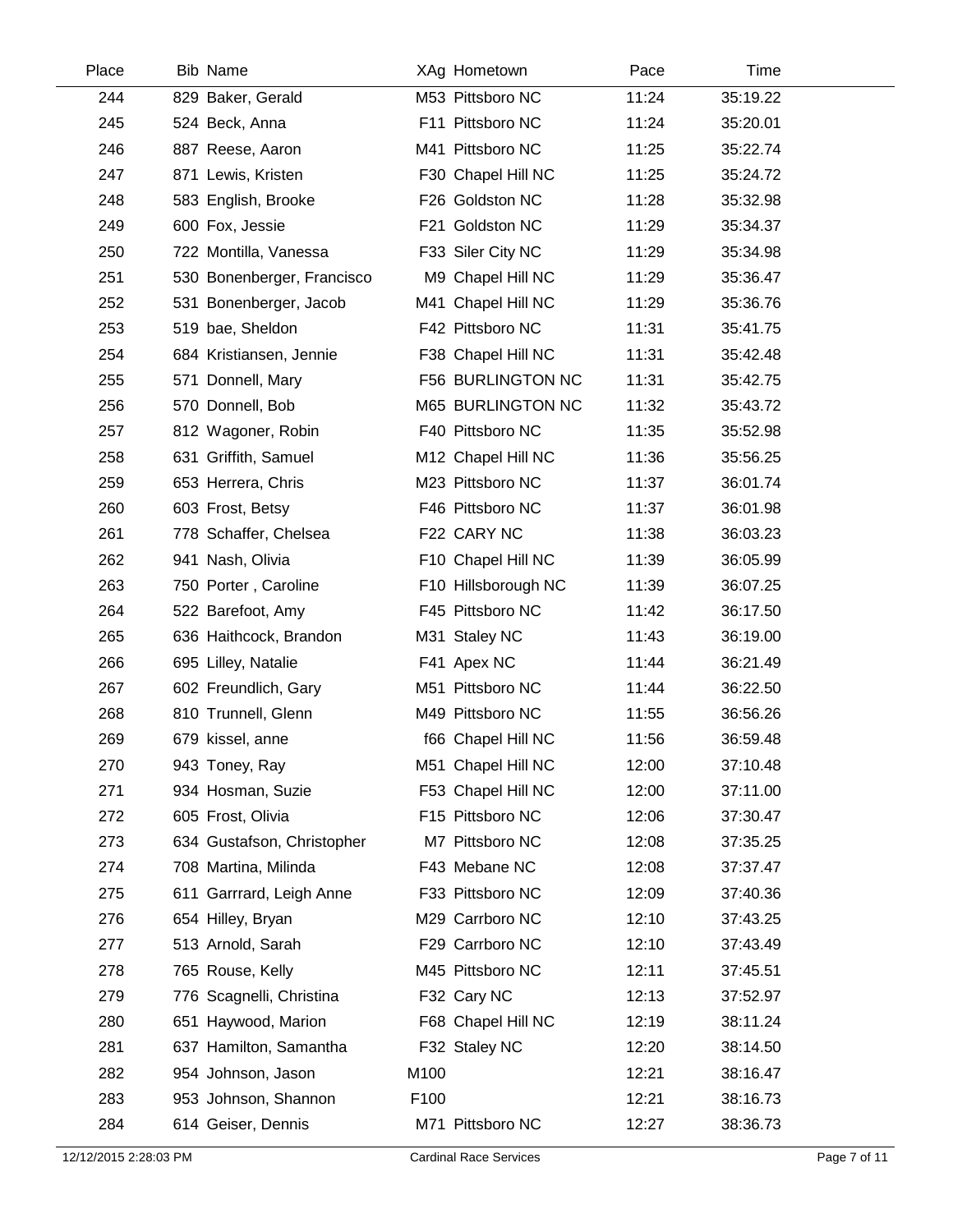| Place | <b>Bib Name</b>           |     | XAg Hometown         | Pace  | Time     |
|-------|---------------------------|-----|----------------------|-------|----------|
| 285   | 686 Lane, Kelly           |     | F41 Pittsboro NC     | 12:28 | 38:39.98 |
| 286   | 687 Lassiter, Maya        |     | F44 Pittsboro NC     | 12:30 | 38:46.24 |
| 287   | 604 Frost, Ellie          |     | F19 Pittsboro NC     | 12:37 | 39:06.73 |
| 288   | 545 Carter, Madison       |     | F19 Sanford NC       | 12:38 | 39:08.73 |
| 289   | 895 Sevelovitz, Stephanie |     | F31 Chapel Hill NC   | 12:49 | 39:44.22 |
| 290   | 822 Yllaramendy, Lorenia  |     | F36 Siler City NC    | 12:49 | 39:44.99 |
| 291   | 595 Ford, Jenne           |     | F32 Franklinville NC | 12:49 | 39:45.23 |
| 292   | 944 Vernon, Brian         |     | M35 Liberty NC       | 12:50 | 39:46.45 |
| 293   | 723 Moore, Emma           |     | F28 Raleigh NC       | 12:53 | 39:56.49 |
| 294   | 942 Riggs, Thomas R.      |     | M57 Liberty NC       | 12:57 | 40:07.97 |
| 295   | 839 Cheek, Britney        |     | F25 Bennett NC       | 12:57 | 40:08.47 |
| 296   | 786 Sillmon, Mary Beth    |     | F31 Ramseur NC       | 12:57 | 40:08.74 |
| 297   | 635 Gustafson, Jonathan   |     | M9 Pittsboro NC      | 12:58 | 40:10.97 |
| 298   | 973 Vanhoy, Shelby        |     | F25 Pittsboro NC     | 13:01 | 40:20.25 |
| 299   | 598 Foust, Nancy          |     | F21 Siler City NC    | 13:01 | 40:20.98 |
| 300   | 526 Beck, Michael         |     | M8 Pittsboro NC      | 13:01 | 40:21.74 |
| 301   | 767 Routh, Debra          |     | F46 Holly Springs NC | 13:03 | 40:26.48 |
| 302   | 715 McCarty, Sylvia       |     | F44 Holly Springs NC | 13:03 | 40:26.50 |
| 303   | 585 Esau, Carol           |     | F51 Pittsboro NC     | 13:06 | 40:35.73 |
| 304   | 521 Balint, Donna         |     | F56 Pittsboro NC     | 13:06 | 40:35.99 |
| 305   | 729 Muela, Ashton         |     | F27 Pittsboro NC     | 13:20 | 41:20.48 |
| 306   | 730 Muela, David          |     | M29 Pittsboro NC     | 13:20 | 41:21.25 |
| 307   | 728 Morton, Jen           |     | F36 Pittsboro NC     | 13:26 | 41:37.89 |
| 308   | 633 Gunter, Lindsay       |     | F19 Goldston NC      | 13:30 | 41:49.98 |
| 309   | 960 Goodberlet, Ashley    |     | F15 Chapel Hill NC   | 13:30 | 41:50.22 |
| 310   | 538 Burke, Lisa           |     | F51 Goldston NC      | 13:30 | 41:50.25 |
| 311   | 766 Routh, Christine      |     | F29 Chapel Hill NC   | 13:37 | 42:13.74 |
| 312   | 551 Coble-Herring, Tara   |     | F38 BURLINGTON NC    | 13:37 | 42:13.75 |
| 313   | 620 Goodberlet, Julie     |     | F44 Chapel Hill NC   | 13:38 | 42:15.22 |
| 314   | 977 Griffith, James       | M51 |                      | 13:41 | 42:24.23 |
| 315   | 772 Rubinas, Senorina     |     | F11 Pittsboro NC     | 13:44 | 42:34.74 |
| 316   | 970 Killian, Mary Helen   |     | F10 Pittsboro NC     | 13:51 | 42:55.47 |
| 317   | 971 Killian, Matt         |     | M43 Pittsboro NC     | 13:51 | 42:55.51 |
| 318   | 648 Harvey, Elizabeth     |     | F30 Durham NC        | 13:56 | 43:12.72 |
| 319   | 867 loffredo, Susie       |     | F28 Siler City NC    | 13:57 | 43:13.47 |
| 320   | 893 Scott, Blair          |     | F33 Goldston NC      | 14:06 | 43:43.48 |
| 321   | 613 Gatimu, Ken           |     | M6 Chapel Hill NC    | 14:08 | 43:48.97 |
| 322   | 612 Gatimu, Hikari        |     | F40 Chapel Hill NC   | 14:08 | 43:49.49 |
| 323   | 647 Hart, Terry           |     | F44 Chapel Hill NC   | 14:08 | 43:49.73 |
| 324   | 520 Baldwin, Monica       |     | F30 Chapel Hill NC   | 14:09 | 43:52.72 |
| 325   | 586 Figge, Anneka         |     | F5 Pittsboro NC      | 14:11 | 43:57.74 |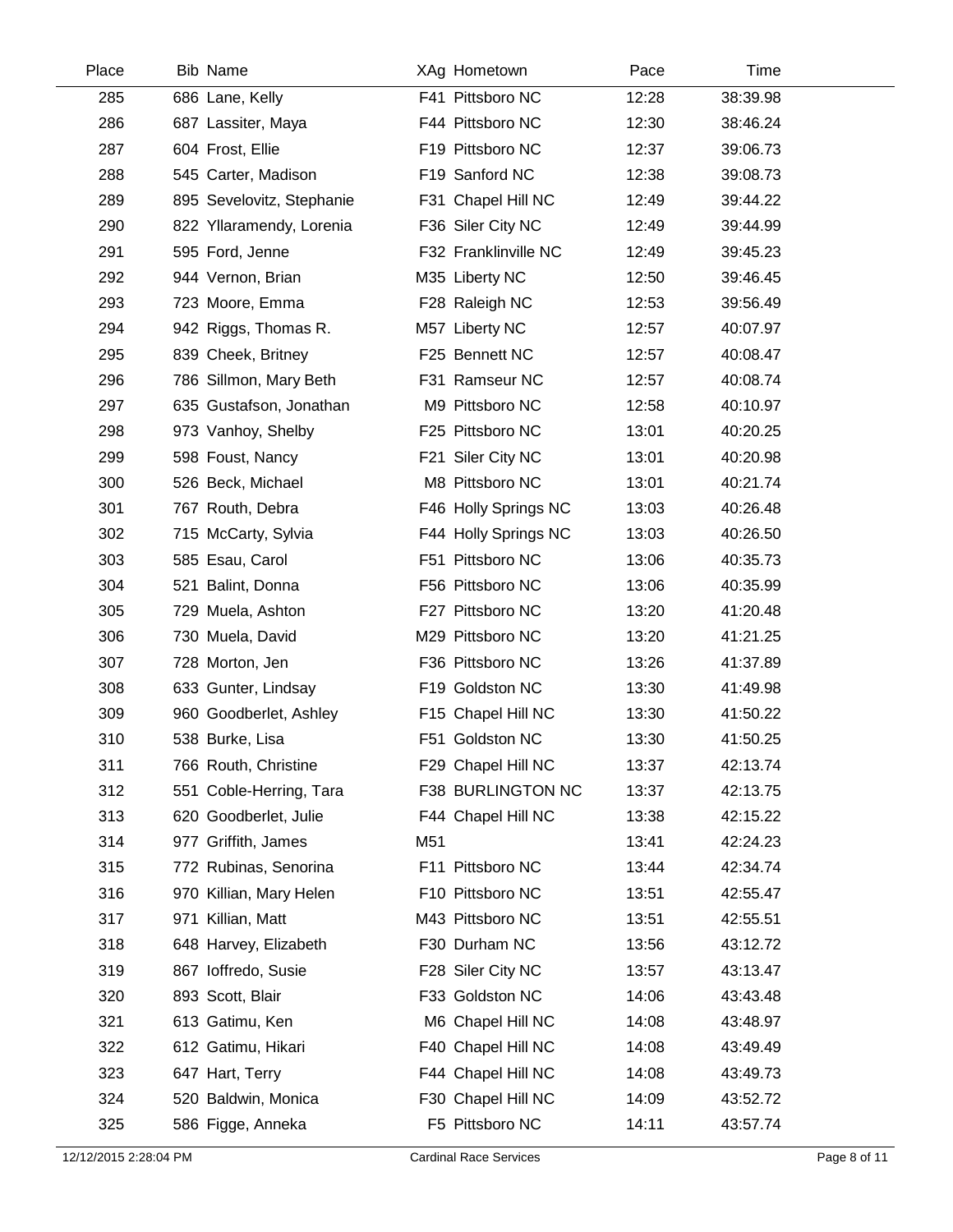| Place | <b>Bib Name</b>        | XAg Hometown        | Pace  | Time     |
|-------|------------------------|---------------------|-------|----------|
| 326   | 589 figge, lauren      | F41 Pittsboro NC    | 14:11 | 43:57.97 |
| 327   | 923 Gaines, Kelly      | M42 Goldston NC     | 14:15 | 44:10.72 |
| 328   | 922 Gaines, Abby       | F13 Goldston NC     | 14:16 | 44:13.98 |
| 329   | 935 Johnson, Chris     | M41 Siler City NC   | 14:19 | 44:24.22 |
| 330   | 789 Smith, Serena      | F46 Cary NC         | 14:29 | 44:53.48 |
| 331   | 662 Homan, Sherri      | F43 Sanford NC      | 14:42 | 45:33.75 |
| 332   | 596 Foust, Donna       | F50 Siler City NC   | 14:45 | 45:43.63 |
| 333   | 749 Poe, Barbara       | F53 Staley NC       | 14:45 | 45:43.97 |
| 334   | 754 Ramos, Stephanie   | F40 Chapel Hill NC  | 14:48 | 45:53.22 |
| 335   | 536 Brown, Michelle    | F54 Chapel Hill NC  | 14:48 | 45:53.22 |
| 336   | 573 Dunlap, Vicki      | F50 Chapel Hill NC  | 14:51 | 46:01.97 |
| 337   | 691 Lemons, Jessie     | F36 Siler City NC   | 14:53 | 46:07.22 |
| 338   | 842 Clayton, Samuel    | M42 Sanford NC      | 15:02 | 46:35.89 |
| 339   | 528 Beck, Sarah        | F15 Pittsboro NC    | 15:03 | 46:39.22 |
| 340   | 622 Graedon, Dave      | M38 Pittsboro NC    | 15:03 | 46:39.74 |
| 341   | 714 McCall, Ingram     | F48 Pittsboro NC    | 15:03 | 46:40.47 |
| 342   | 886 Picard, Brian      | M38 Sanford NC      | 15:13 | 47:11.47 |
| 343   | 798 Stucke, Patricia   | F72 Pittsboro NC    | 15:24 | 47:43.25 |
| 344   | 597 Foust, Karen       | F53 Pittsboro NC    | 15:25 | 47:46.98 |
| 345   | 678 kimura, rhonda     | F52 Denver CO       | 15:31 | 48:07.00 |
| 346   | 569 Dillon, Kelly      | F45 Pittsboro NC    | 15:37 | 48:24.22 |
| 347   | 965 Kundig, Lisa       | f47 Pittsboro NC    | 15:37 | 48:24.72 |
| 348   | 712 Mattison, Mindy    | F47 Pittsboro NC    | 15:37 | 48:25.25 |
| 349   | 717 McLaurin, Karen    | F40 Siler City NC   | 15:40 | 48:33.74 |
| 350   | 568 Dickerson, Irion   | F39 Siler City NC   | 15:40 | 48:33.74 |
| 351   | 969 Seed, Casandra     | F52 Chapel Hill NC  | 15:45 | 48:49.97 |
| 352   | 865 Hudson, Sara       | F12 Siler City NC   | 15:47 | 48:54.25 |
| 353   | 674 Kagy, Dorit        | F75 Siler City NC   | 15:48 | 48:57.48 |
| 354   | 649 Harvey, Heather    | F26 Sanford NC      | 15:48 | 48:57.49 |
| 355   | 818 Wilson, Allan      | M52 Denver CO       | 15:48 | 48:57.98 |
| 356   | 544 Carter, Jordan     | F25 Sanford NC      | 15:48 | 48:58.23 |
| 357   | 758 Reynolds, Robbie   | M54 Wilmington NC   | 15:48 | 48:58.73 |
| 358   | 675 Kay, Beverly       | F51 Sanford NC      | 15:48 | 48:58.98 |
| 359   | 761 Robertson, Kathryn | F20 Haw River NC    | 15:50 | 49:03.97 |
| 360   | 555 Cooper, Stephen    | M22 Haw River NC    | 15:50 | 49:04.23 |
| 361   | 582 Elliott, Tiffany   | F43 DURHAM NC       | 16:11 | 50:09.23 |
| 362   | 762 Robertson, Sandra  | F46 Haw River NC    | 16:13 | 50:15.79 |
| 363   | 525 Beck, Melissa      | F45 Pittsboro NC    | 16:13 | 50:16.02 |
| 364   | 751 Porter, Dawn       | F45 Hillsborough NC | 16:13 | 50:16.24 |
| 365   | 506 Allmond, Cindy     | F47 Chapel Hill NC  | 16:17 | 50:27.30 |
| 366   | 639 HANEY, ROBIN       | F46 DURHAM NC       | 16:19 | 50:33.75 |
|       |                        |                     |       |          |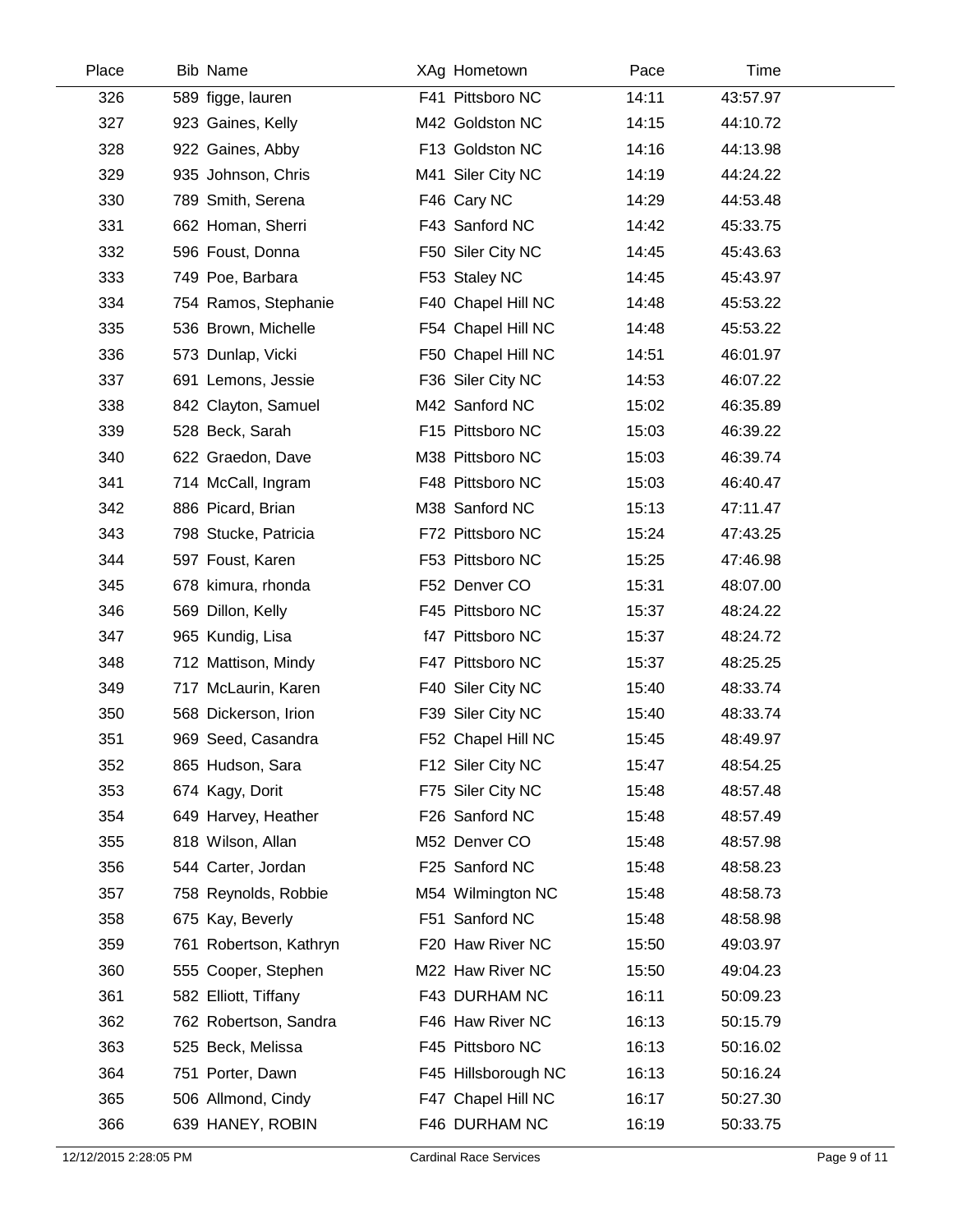| Place | <b>Bib Name</b>          | XAg Hometown        | Pace  | Time        |
|-------|--------------------------|---------------------|-------|-------------|
| 367   | 676 Keating, Evelyn      | F31 Chapel Hill NC  | 16:24 | 50:48.97    |
| 368   | 780 Scheffler, Katelyn   | F9 Pittsboro NC     | 16:26 | 50:55.22    |
| 369   | 779 scheffler, heather   | f45 Pittsboro NC    | 16:26 | 50:55.24    |
| 370   | 719 Michel, Lauri        | F61 Hillsborough NC | 16:33 | 51:19.74    |
| 371   | 755 Reid, Dianne         | F65 Chapel Hill NC  | 16:34 | 51:20.47    |
| 372   | 906 Whitehead, Carson    | M11 Ramseur NC      | 16:37 | 51:32.23    |
| 373   | 907 Whitehead, Sandy     | F44 Ramseur NC      | 16:39 | 51:35.98    |
| 374   | 601 Freundlich, Donna    | F58 Pittsboro NC    | 16:43 | 51:47.99    |
| 375   | 879 Megginson, Keith     | M64 Pittsboro NC    | 16:48 | 52:03.72    |
| 376   | 541 Buster, Heather      | F43 Pittsboro NC    | 16:48 | 52:03.98    |
| 377   | 626 Greiner, Kristin     | F33 Pittsboro NC    | 16:48 | 52:04.51    |
| 378   | 880 Megginson, Melissa   | F28 Durham NC       | 16:48 | 52:05.24    |
| 379   | 845 Dowdy, Barbara       | F58 Bear Creek NC   | 16:49 | 52:07.24    |
| 380   | 615 Geiser, Marion       | F72 Pittsboro NC    | 17:00 | 52:41.48    |
| 381   | 823 Young, Jayen         | M7 Chapel Hill NC   | 17:03 | 52:51.22    |
| 382   | 964 Warfford, James      | M0 Siler City NC    | 17:07 | 53:03.98    |
| 383   | 808 tintinalli, judith   | F72 Pittsboro NC    | 17:07 | 53:04.24    |
| 384   | 641 Hanood, Jannell      | F44 Goldston NC     | 17:11 | 53:16.73    |
| 385   | 593 Fisher, Rowan        | M6 Pittsboro NC     | 17:12 | 53:20.72    |
| 386   | 502 Aguiar, Michelle     | F45 Chapel Hill NC  | 17:13 | 53:21.24    |
| 387   | 858 Harris, Bethany      | F24 Pittsboro NC    | 17:19 | 53:41.73    |
| 388   | 579 Eaddy, Nina          | F47 Pittsboro NC    | 17:31 | 54:19.48    |
| 389   | 727 Morris, Tiffany      | F41 Pittsboro NC    | 17:33 | 54:23.97    |
| 390   | 800 Sudol, Justin        | M37 Pittsboro NC    | 17:34 | 54:26.06    |
| 391   | 784 Shahid-EL, Jamelia   | F35 Pittsboro NC    | 17:34 | 54:27.56    |
| 392   | 980 Walker, Marcia       | F65 Pittsboro NC    | 17:47 | 55:07.00    |
| 393   | 814 Watson, Bronwyn      | F62 Pittsboro NC    | 17:47 | 55:07.72    |
| 394   | 857 Harris, Anette       | F55 Pittsboro NC    | 17:57 | 55:39.22    |
| 395   | 908 Whitfield, Teresa    | F60 Pittsboro NC    | 17:57 | 55:39.49    |
| 396   | 660 Hirschfield, Kenna   | F52 Durham NC       | 18:31 | 57:23.49    |
| 397   | 658 Hirschfield, Brennan | M24 Durham NC       | 18:31 | 57:24.26    |
| 398   | 656 Hirschfield, Ashley  | F25 Durham NC       | 18:31 | 57:24.72    |
| 399   | 864 Hubbard, Lacey       | U26 Pittsboro NC    | 18:34 | 57:32.47    |
| 400   | 889 Rezen, Donna         | F60 Pittsboro NC    | 18:41 | 57:54.02    |
| 401   | 694 Lepine, Nancy        | F43 Chapel Hill NC  | 18:48 | 58:16.47    |
| 402   | 764 Rounds, Allison      | F34 Pittsboro NC    | 18:53 | 58:31.56    |
| 403   | 801 Sugg, Kate           | F28 Pittsboro NC    | 18:53 | 58:32.24    |
| 404   | 700 Lutfy, Nancy         | F61 Pittsboro NC    | 18:54 | 58:35.72    |
| 405   | 539 Buss, Christine      | F65 Pittsboro NC    | 19:29 | 01:00:23.23 |
| 406   | 896 Sirls, Robbie        | F55 Bear Creek NC   | 19:38 | 01:00:52.22 |
| 407   | 640 Hanood, Austin       | M12 Goldston NC     | 19:42 | 01:01:02.73 |
|       |                          |                     |       |             |